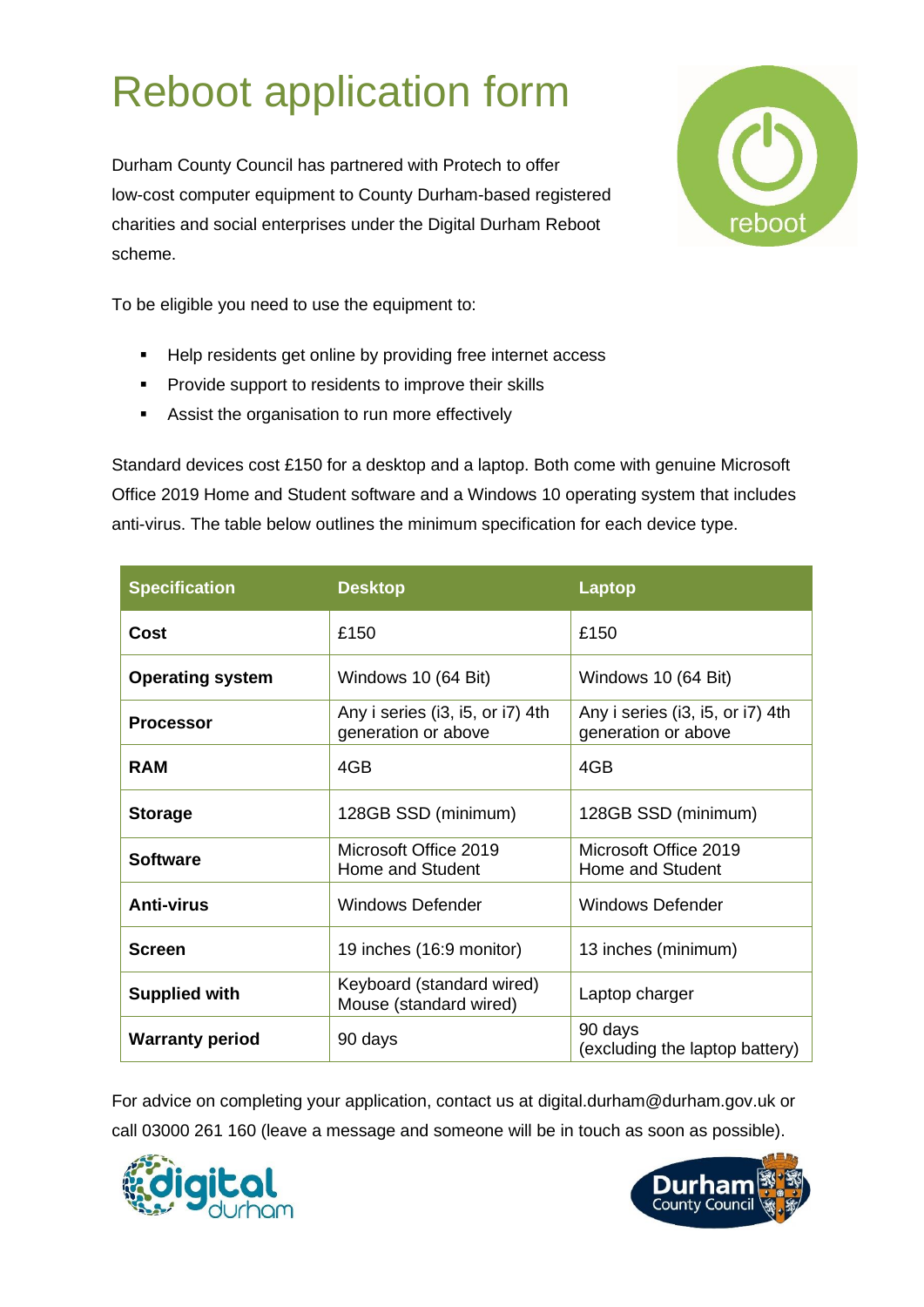### **Information about your organisation**

**Organisation name:**

**Charity number (Registered charities only):** 

**Registered company number (Social enterprises only):** 

**Brief description of the organisation purpose and intended use of the devices:**

**Below is a list of target groups we would like to help with your support through the scheme. Please identify if any of the planned activities or groups that will benefit come under the headings provided below. Tick all that apply.** 

- $\Box$
- $\Box$ Digital/computer skills Education
- $\Box$

 $\Box$ 

- Children & young people Children & young people
	-
- Health Self-help groups **Self-help** groups
- Skills development and Vulnerable people

#### **Order details**

**Number of laptops (£150 each):**

#### **Number of desktop computers (£150 each):**

Please note that Durham County Council ICT Services and ICT Members Support will not be able to provide technical support or free of charge equipment.

**Do you have any other equipment and/or technical support requirements? Detail them below and Protech will contact you to discuss the possibilities and costs.**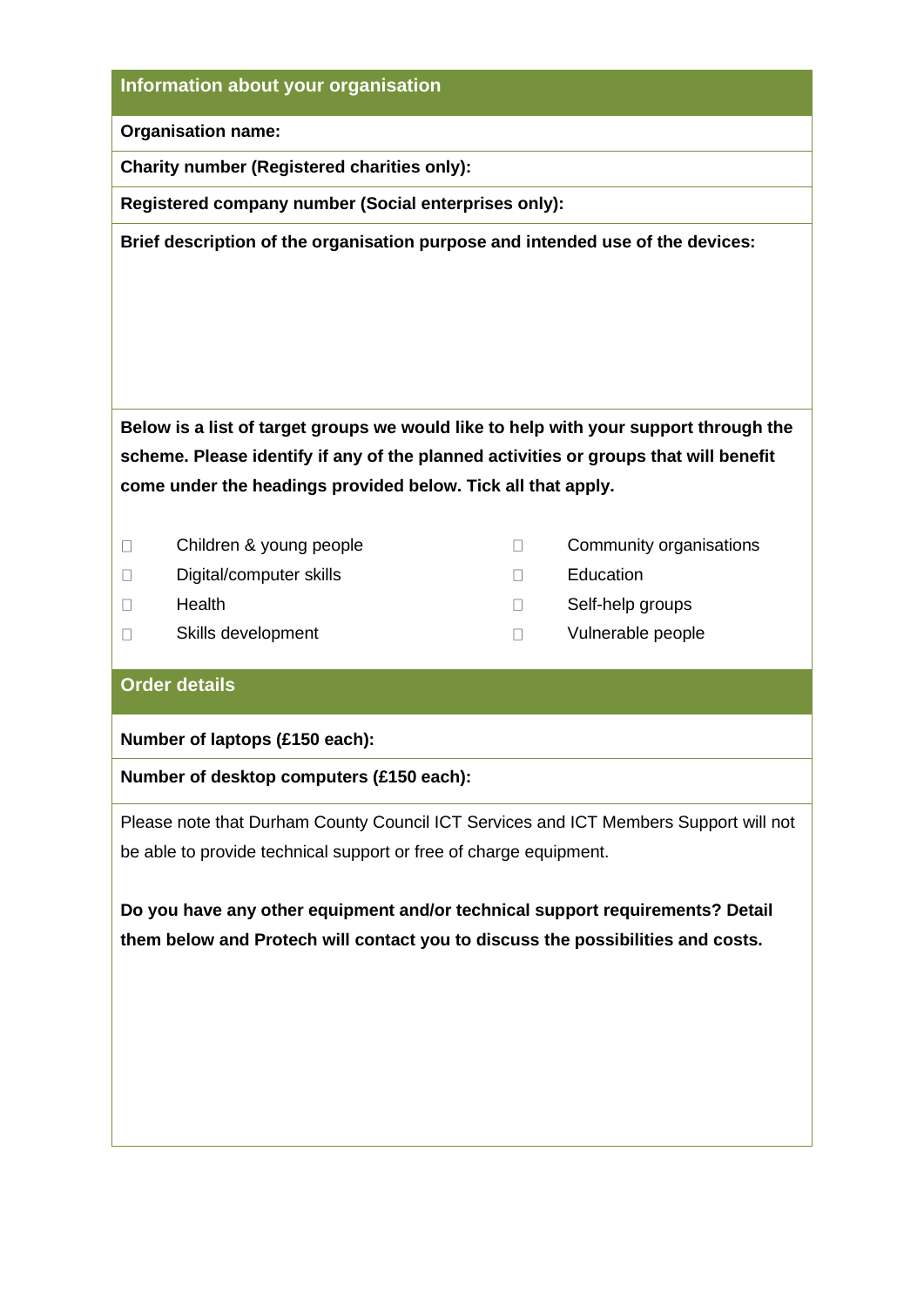| <b>Delivery details</b>            | <b>Billing details</b>                              |
|------------------------------------|-----------------------------------------------------|
| <b>Organisation contact name:</b>  | <b>Billing contact name:</b>                        |
|                                    | Members-only:<br>Subsidised via MIF grant? Yes / No |
| <b>Address including postcode:</b> | <b>Address including postcode:</b>                  |
| Email:                             | Email:                                              |
| <b>Phone and mobile:</b>           | Phone:                                              |

# **Delivery information**

Once your order is ready, Protech will email the delivery information to the delivery contact. Please note that an adult will need to be available to receive the order.

Please provide us with any other information we might find useful in respect of your delivery.